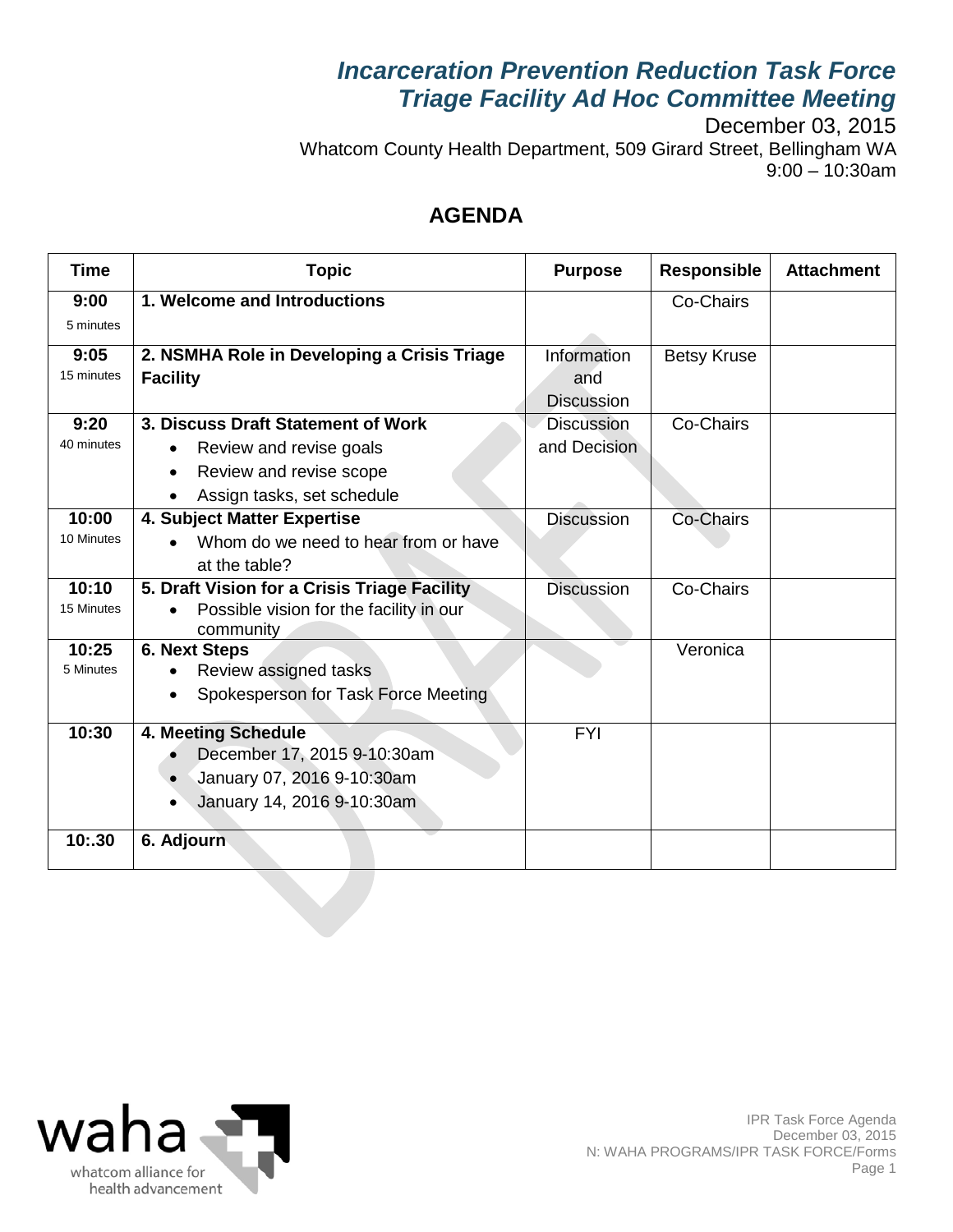### *Incarceration Prevention and Reduction Task Force Triage Facility and Facility Programming* DRAFT Statement of Work

#### **Statement of Purpose**

The purpose of the Incarceration Prevention and Reduction Task Force is to continually review Whatcom County's criminal justice and behavioral health programs and make specific recommendations to safely and effectively reduce incarceration of individuals struggling with mental illness and chemical dependency, and minimize jail utilization by pretrial defendants who can safely be released. (Ord. 2015-037; Ord. 2015- 025; County Code 2.46.020).

The purpose of this Ad Hoc Committee is to make recommendations to the County Council, County Executive and other appropriate officials regarding the construction and operation of a new or expanded multi-purpose crisis triage facility to assist with jail and hospital diversion of individuals struggling with mental illness and/or chemical dependency (County Code 2.46.030). These recommendations will take national best practices into account, as well as the work of the other two Ad Hoc Committees.

#### **The Goals of Expanded Crisis Triage Service in Whatcom County**

- Improve the ability of law enforcement or emergency medical services to divert mentally ill citizens directly to a Triage Facility or a Crisis Stabilization Unit (CSU) and return to their duties
- Improve the ability of law enforcement or emergency medical services to divert citizens struggling with chemical dependency directly to a Triage Facility or a Crisis Stabilization Unit (CSU) and return to their duties
- Improve access for individuals would like to self-refer for chemical dependency or mental health concerns
- Provide a clear point of entry (no-wrong door) to access behavioral health services in Whatcom **County**
- Provide the ability to hold and treat unsafe citizens involuntarily until they have stabilized their symptoms and are safe to return to the community
- Provide comprehensive discharge planning to ensure citizens are connected to and engaged in treatment services upon their return to the community (warm hand-offs)

#### **Scope (Project Tasks)**

- Conduct needs assessment
- Define the purpose of the proposed facility
- Identify the population it will serve
- Identify what services are currently offered
- Identify appropriate staffing structure
- What are our funding sources for capital costs?
- What are our funding sources for operations?
- Develop revenue and expenditure projections (general)
- Determine license requirements
- Obtain clarity re. RCW 10.31.110
- Identify appropriate location(s)
- Identify appropriate services prior to client entry into facility (easy access/no wrong door)
- Identify appropriate resources and supports for client departures from facility (warm hand-offs)

#### **Deliverables for Phase One Deadline (February 9, 2016)**

Review current practices and assigned resources, (facilities, programs, funding sources), and develop goals for new or modified programs, and projected operational objectives. Determine licensing



DRAFT Statement of Work IPR Task Force: Crisis Triage Facility N: WAHA PROGRAMS/IPR TASK FORCE/ Ad Hoc Triage Facility Page **1** of **2**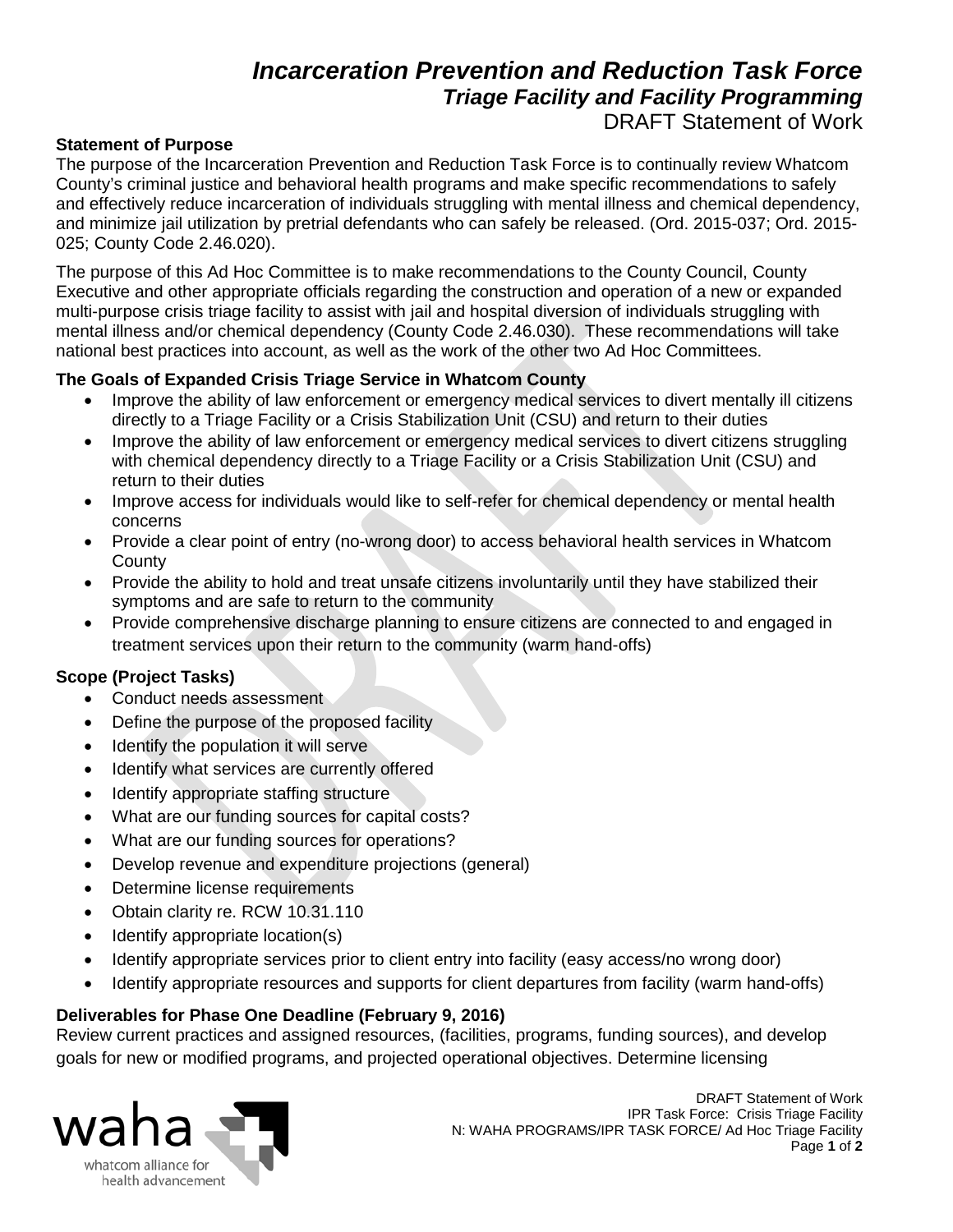## *Incarceration Prevention and Reduction Task Force Triage Facility and Facility Programming*

DRAFT Statement of Work

requirements and program components. Provide general information on expenditures and sustainable revenue projections.

#### **Schedule of Work (need to set dates)**

The Task Force and the Ad Hoc Committees that are engaged in the Phase One work are functioning under a narrow timeframe for the successful delivery of their initial report to the Whatcom County. With a Phase One delivery date of February 09, 2016.

- Workgroup meeting schedule
	- o December 10, 2015
	- o December 17, 2015
	- o January 7, 2016
	- o January 14, 2016
- Sequential Intercept Mapping Completed by:
- Benchmarking Completed by:
- All Tasks identified in Scope assigned to/completed by:

#### **Measures of Success**

#### **Identified Best Practices**

- SAMHSA's Gains Center
- VERA Institute of Justice
- National Association of Counties
	- o Stepping Up Initiative
- Council of State Governments Justice Center
- Other national standards

#### **Other Ad Hoc Committees**

The work of the Behavioral Health Programs and Services Ad Hoc Committee will inform the work of Triage Facility and Facility Programming Committee in Phase One through its review of current behavioral health programs and services that are in operation in Whatcom County, and through the development of recommendations for improvements to current programs and services.

The work of the Non-Behavioral Health Programs and Services Ad Hoc Committee will inform the work of the Triage Facility and Facility Programming Committee in Phase One through its review of current nonbehavioral health programs and services that are in operation in Whatcom County, and through the development of recommendations for improvements to current programs and services.



DRAFT Statement of Work IPR Task Force: Crisis Triage Facility N: WAHA PROGRAMS/IPR TASK FORCE/ Ad Hoc Triage Facility Page **2** of **2**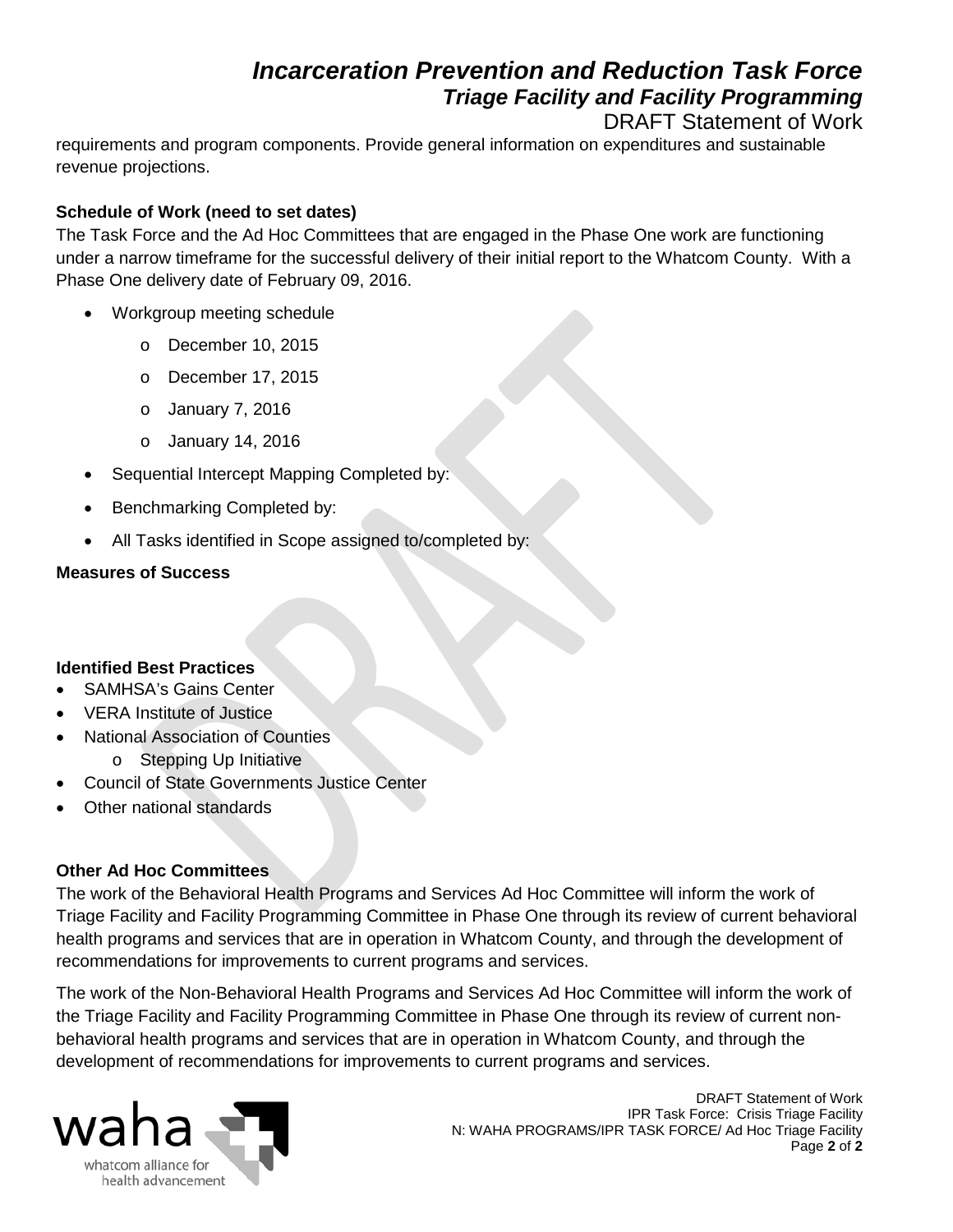*WAHA's former Executive Director developed this document last spring, in collaboration with other concerned community members. It is provided today as a "Strawman Proposal", and as such provides a point of departure for the development of a vision for a Crisis Triage facility or a Crisis Stabilization Unit here in Whatcom County.* 

# **WHATCOM MULTI-PURPOSE URGENT TREATMENT CENTER**

#### **WHAT IS IT?**

The Center provides a safe and effective care resource for people with urgent needs for medical, mental health, and substance abuse services. As a multi-purpose program the Center engages, in an inter-disciplinary way, with the spectrum of needs faced by people in crisis and/ or with medical needs needing urgent assistance. The Center serves as a community resource by being a diversion to the ER, hospitalization, or incarceration, and also by stabilizing its clients while linking them to an ongoing plan of care.

#### **WHY IS THIS A GOOD IDEA?**

- We can provide **BETTER CARE FOR LOWER COST** for XX% if people who would otherwise end up in jail or in the ED
- **INTEGRATED TREATMENT** is better care because it treats the whole person and thereby produces improved outcomes
- Consolidation of services into a single location will reduce public confusion while **AIDING THE EFFICIENCY OF FIRST RESPONDERS (police and EMS)**
- Consolidation of services will result in **LOWER TOTAL COSTS** of care by eliminating service and administrative redundancy. Whatcom County is not large enough to afford multiple, independently operating crisis services
- Currently, there are **FUNDING PARTNERS** for which this fits their strategic plan.
- The overwhelming majority of jail bookings occur while the person is under the influence of drugs or alcohol

#### **WHAT SERVICES WILL BE PROVIDED?**

- Crisis stabilization and initial treatment for adults experiencing a mental health crisis
- Treatment and stabilization for people experiencing a drug or alcohol crisis
- Medical and sub-acute detoxification services that are kept physically separate from programming
- Medical treatment such as provided in a higher level urgent care facility with certain capabilities available for the kinds of episodes often triaged by EMS to the ER for lack of alternatives (hydrations, observations, cuts and other injuries, minor broken bones). The facility would have an onsite lab and x-ray capability and an infusion station and casting room, if possible
- Linkages to care management and other community resources
- Medical services in support of persons who have primary diagnoses in the behavioral health spheres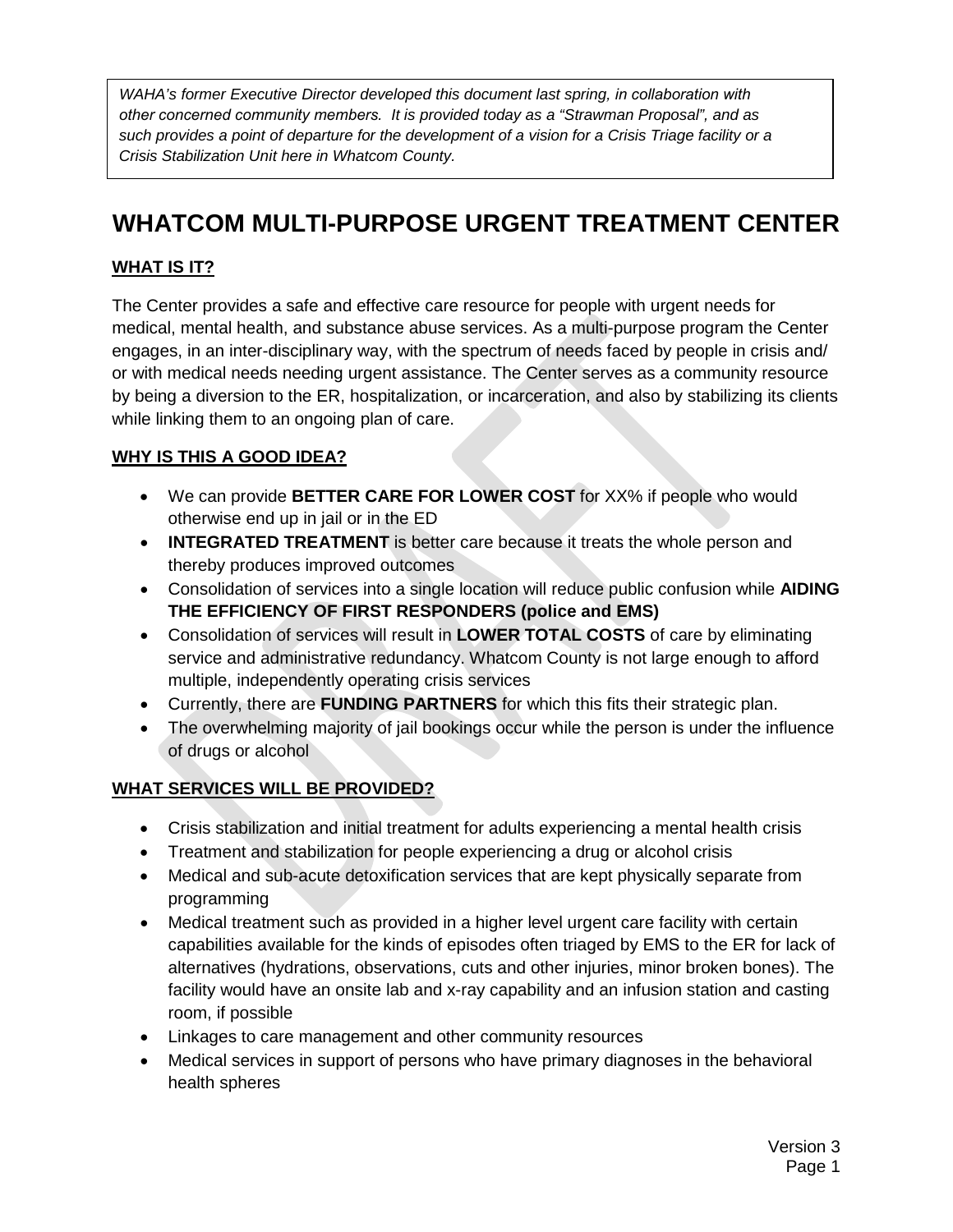If possible, we also recommend that initial respite services through provision of short term (up to 14 days) assisted shelter be provided.

At this time the issue of whether the Center will open initially with its entire planned range of services or whether these will phase in over time has not been determined. The most important constraint is that the facility itself be large enough to accommodate planned expansion.

#### **WHAT ARE SOME OF THE KEY OPERATIONAL FEATURES OF THE CENTER?**

- All services should be physically located on the same site; detox and respite housing potentially could be located within separate building on the same site
- The entire center should be under unified management to afford the best chances of avoiding service fragmentation; subprograms may have specialized management so long as the entire program is operated on an integrated basis
- Urgent care will need a separate entrance and waiting area from the crisis treatment subprogram as the clientele are distinct and, to a degree, incompatible
- Very serious consideration should be given to securing an FQHC designation for the urgent care portion of services; this will have continuity of care benefits while maximizing reimbursement
- Licensing and certain program requirements will require the facility to be built and/or renovated in ways distinct from typical commercial properties

#### **HOW WILL THE CENTER BE PAID FOR?**

- Based on the cost of somewhat similar facilities in Washington State the capital cost for a new, tailor-made facility is likely in the \$5-10 million range; while new construction is likely more expensive, its advantage is that it likely produces operational efficiencies over time due to space programming; a renovated facility is likely in the \$3-6 million range including purchase and/or capitalized lease
- Sources of capital may include the RSN, residual sales tax dollars (\$3million now in reserve for capital costs), revenue from jail bonds
- Operating costs will be supported through a variety of means. The medical capability is likely self-sustaining, especially if operated as an FQHC. Depending on clinical reimbursement model, PHMG may also be able to provide specialty care. Some fees for services and/or capitation can be expected to support the behavioral health side to at least the level of 90-95% of cost. Some degree of operating subsidy is likely for this, the respite housing, and the detox
- Operating subsidies can be anticipated from sales tax revenues, philanthropy, the RSN (BHO), and potentially from PeaceHealth
- Current care management programs may want to co-locate their operations at this facility to create a social service hub

#### **WHAT ARE THE FACILITY REQUIREMENTS?**